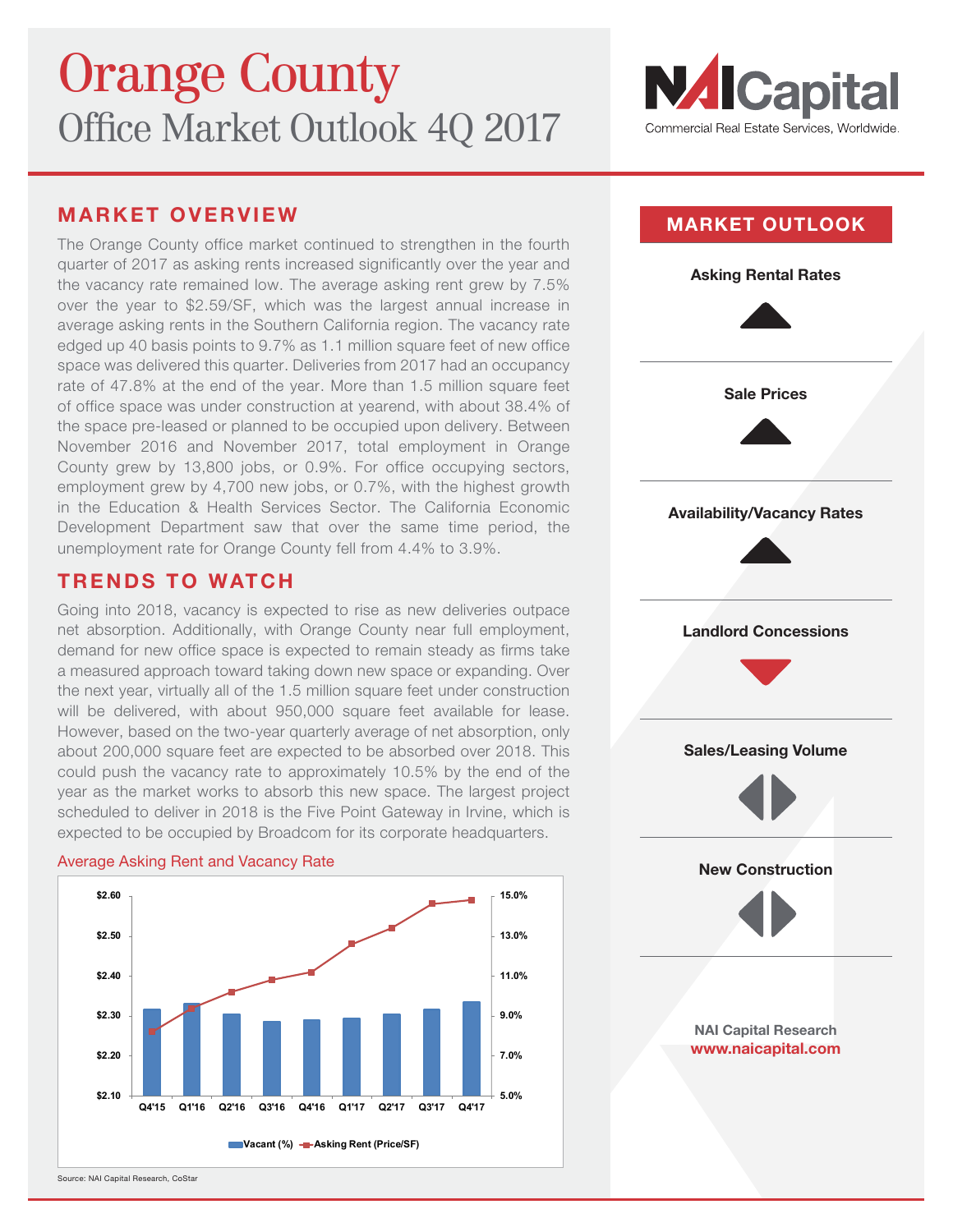

# Market Statistics

| <b>SUBMARKET</b> | <b>EXISTING</b><br><b>TOTAL RBA</b><br>(SF) | <b>UNDER</b><br><b>CONSTRUCTION</b><br>(SF) | <b>TOTAL</b><br><b>AVAILABLE</b><br>(%) | <b>TOTAL</b><br><b>VACANCY</b><br>(%) | 4Q17<br><b>LEASING</b><br><b>VOLUME (SF)</b> | <b>YTD LEASING</b><br><b>VOLUME</b><br>(SF) | 4Q17 SALES<br><b>VOLUME</b><br>(SF) | <b>YTD SALES</b><br><b>VOLUME</b><br>(SF) | <b>AVERAGE</b><br><b>ASKING RENT</b><br><b>S/PSF FSG</b> | <b>AVERAGE</b><br><b>SALE PRICE</b><br>\$/PSF |
|------------------|---------------------------------------------|---------------------------------------------|-----------------------------------------|---------------------------------------|----------------------------------------------|---------------------------------------------|-------------------------------------|-------------------------------------------|----------------------------------------------------------|-----------------------------------------------|
| Airport          | 72,294,327                                  | 650,258                                     | 16.5%                                   | 11.1%                                 | .217.788                                     | 6.135.168                                   | 906,518                             | 4,115,940                                 | \$2.72                                                   | \$353                                         |
| Central          | 15,192,537                                  | $\circ$                                     | 11.0%                                   | 7.2%                                  | 123.785                                      | 542.599                                     | 417.197                             | 968,360                                   | \$2.12                                                   | \$262                                         |
| North            | 19.300.945                                  | 38,313                                      | 11.9%                                   | 8.6%                                  | 414.698                                      | 1.363.373                                   | 407.566                             | 1.545.174                                 | \$2.24                                                   | \$181                                         |
| South            | 33.713.368                                  | 842.181                                     | 13.5%                                   | 9.8%                                  | 760,660                                      | 3,821,413                                   | 327,099                             | 4,208,596                                 | \$2.75                                                   | \$288                                         |
| West             | 14.446.647                                  | 16,550                                      | 7.2%                                    | 5.9%                                  | 226,437                                      | 692,807                                     | 295.141                             | 1,306,600                                 | \$2.22                                                   | \$214                                         |
| <b>Total</b>     | 154,947,824                                 | 1,547,302                                   | 13.9%                                   | 9.7%                                  | 2,743,368                                    | 12,555,360                                  | 2,353,521                           | 12,144,670                                | \$2.59                                                   | \$289                                         |

RBA includes office buildings of all sizes and classes. Rents reflect buildings of at least 20,000 square feet.

# Leasing

Leasing activity this quarter totaled more than 2.7 million square feet, while lease volume for the year topped 12.5 million square feet, which was 2.0% below last year's total of 12.8 million square feet. Decline in leasing volume is primarily due to a slow in job growth as Orange County reaches full employment. In the largest lease transaction this quarter, clothing brand Pacific Sunwear of California, Inc., also known as PacSun, leased 180,000 square feet in Anaheim for their Corporate Headquarters at \$1.25/ SF NNN. PacSun previously owned the building, but sold it this quarter following their chapter 11 bankruptcy. In another major transaction, Vyaire Medical has leased 177,886 square feet of office space at Discovery Business Center in Irvine, which will deliver in June 2018.

# Sales

Sales activity topped 2.3 million square feet this quarter and annual sale volume topped 12.1 million square feet, which represented a 2.0% increase over last year's total of 11.9 million square feet. Sale prices averaged \$289/SF this quarter, while cap rates have remained relatively low at 5.65%. This is likely because investors are looking for undervalued properties outside of the Irvine area and feel confident in the Orange County office market. In one of the largest sales transactions this quarter, Goldman Sachs & Co. Real Estate Management purchased the 376,242 square foot Koll Center Newport in Newport Beach for \$469/SF. Lincoln Property Company purchased the 324,384 square foot Orange Town Center in Orange for \$285/SF at a 5.75% cap rate.

# Select Lease Transactions

| <b>TENANT</b>                          | <b>ADDRESS</b>             | <b>SUBMARKET</b> | <b>ASKING RENT</b><br>\$/PSF* | <b>SQUARE</b><br><b>FEET</b> |
|----------------------------------------|----------------------------|------------------|-------------------------------|------------------------------|
| Pacific Sunwear of<br>California, Inc. | 3450<br>E Miraloma Ave     | North            | \$1.25 NNN                    | 180,000                      |
| Vyaire Medical, Inc.                   | 520 Technology Dr          | Airport          | Witheld                       | 177,886                      |
| Pathway Capital                        | 18565-18575<br>Jamboree Rd | Airport          | Witheld                       | 63,879                       |
| <b>Tenant Not Listed</b>               | 2603 Main St               | Airport          | \$2.60                        | 59,149                       |
| American Advisors                      | 18200<br>Von Karman Ave    | Airport          | \$3.40                        | 54.408                       |

\*All rents are FSG unless otherwise noted

# Select Sales Transactions

| <b>BUYER</b>                                     | <b>ADDRESS</b>             | <b>SUBMARKET</b> | <b>SALE PRICE</b><br>\$/PSF | <b>SQUARE</b><br>FEET |
|--------------------------------------------------|----------------------------|------------------|-----------------------------|-----------------------|
| Goldman Sachs<br>& Co. Real Estate<br>Management | 4000 MacArthur             | Airport          | \$469                       | 376,242               |
| <b>Lincoln Property</b><br>Company               | Orange Tower Center North  |                  | \$285                       | 324.384               |
| <b>Hines</b>                                     | 3450 E Miraloma Ave North  |                  | \$150                       | 180,000               |
| Laurus Corporation                               | 24012<br>Calle de la Plata | South            | \$218                       | 72,928                |
| Meridian Property<br>Company                     | 24022<br>Calle de la Plata | South            | \$350                       | 57,000                |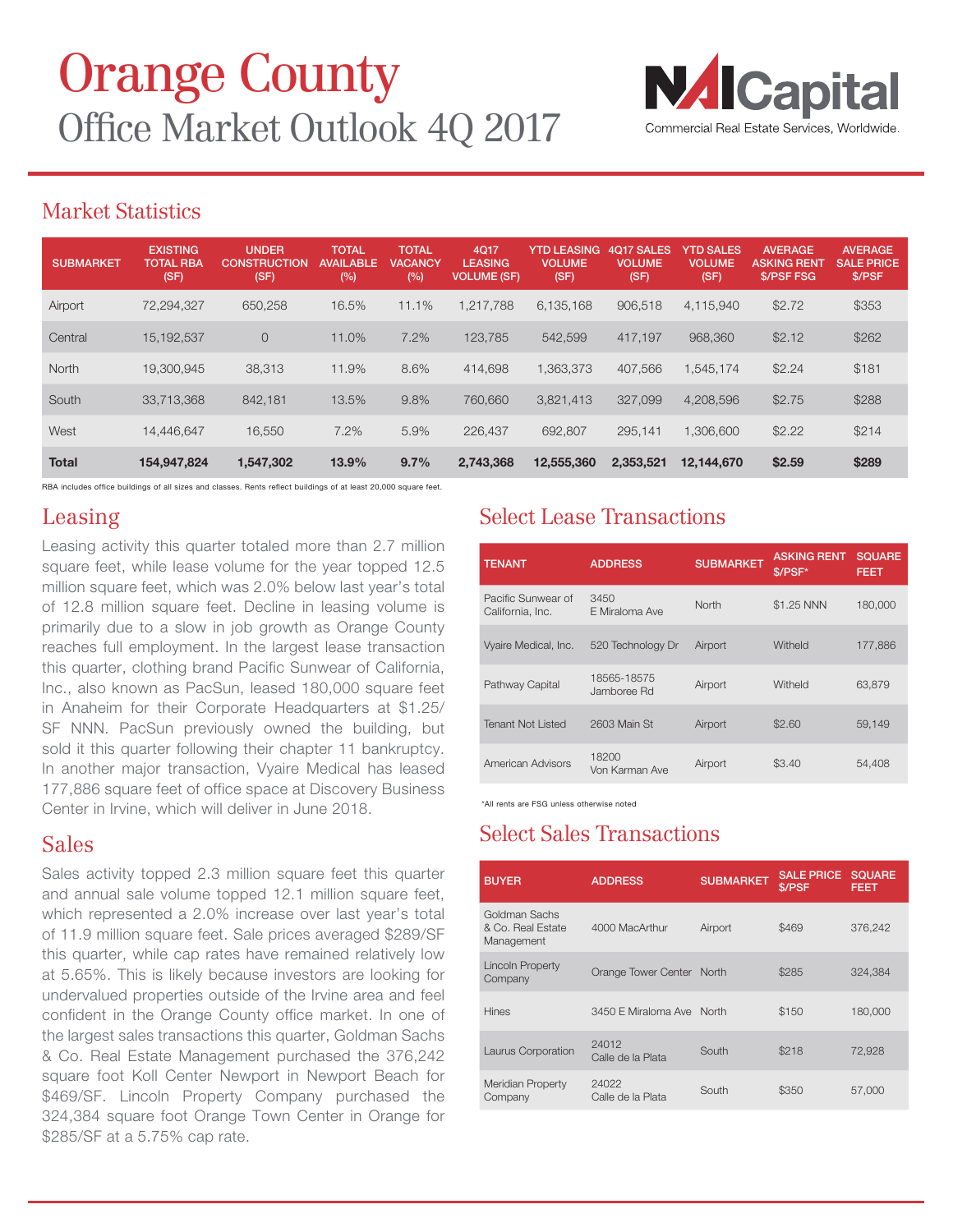